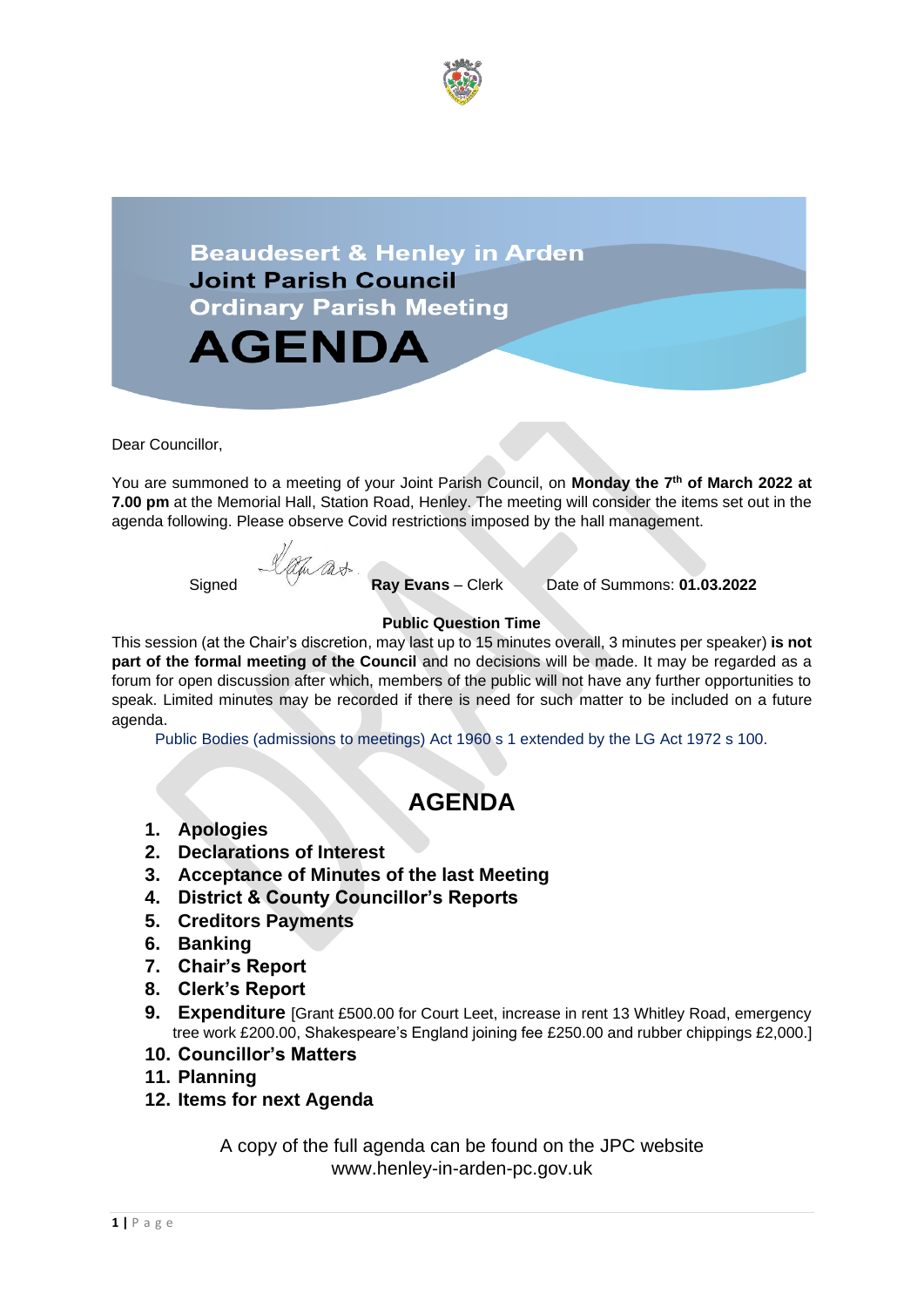

#### **Acceptance of Apologies for Absence** Schedule 12 of the Local Government Act 1972.Under Section 85(1) of the Local Government Act1972, members present must decide whether the reason(s) for a member's absence are accepted.

## **2.**

 **1.**

### **To Receive Declarations of Interest and Dispensations**

Disclosable Pecuniary Interests) Regulations 2012 (SI 2012/1464) (NB this does not preclude any later declarations).

## **3.**

**To Receive & Sign Minutes of Last Meeting** LGA 1972 Sch 12 para 41(1)

Minutes of the Ordinary Meeting, 7<sup>th</sup> of **February 2021.**

## **4.**

**Reports from District & County Councillors**

Cllrs Reports posted under supporting documents on the JPC website. **Presentation limited to 5 minutes**.

# **5. CREDITORS PAYMENTS**

**Payments made since last meeting** The Accounts & Audit Regulations 2015 Part II, paras 3 & 4

| <b>Creditor</b> | <b>Invoice</b><br><b>Date</b> | <b>Due</b><br>Date | Amount<br><b>Net</b> | <b>VAT</b> | <b>Gross</b> | <b>Description</b>                     |
|-----------------|-------------------------------|--------------------|----------------------|------------|--------------|----------------------------------------|
| Focus           | 25.01.22                      | 25.02.22           | £100.00              | £00.00     | £100.00      | 2-page insert [Jan]                    |
| T Mousley       | 19.01.22                      | 19.02.22           | £590.00              | £118.00    | £708.00      | <b>Riverlands [Cllr</b><br>Bainbridge] |
| <b>Totals</b>   |                               |                    | £690.00              | £118.00    | £808.00      |                                        |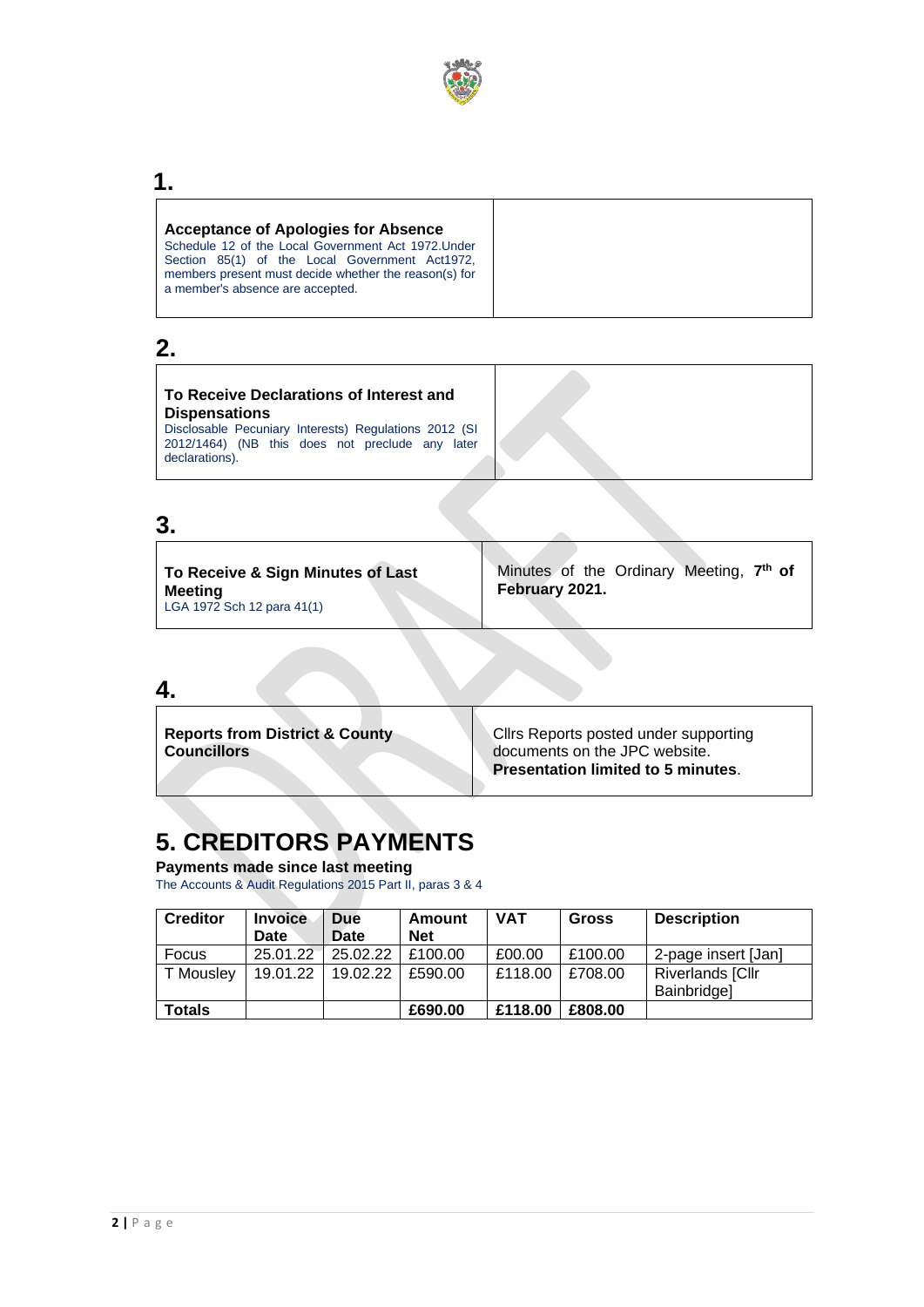

**Payments for consideration for payment by full council.**

The Accounts & Audit Regulations 2015 Part II, paras 3 & 4

# Creditors at 03/03/22

| T <sub>n</sub> no | Gross     | Vat     | Net       | Accrued Inv. date Cheque no. Debtor |                                              | Details                 |
|-------------------|-----------|---------|-----------|-------------------------------------|----------------------------------------------|-------------------------|
| 711               | £289.00   | £0.00   | £289.00   | £0.00 01/02/22                      | Colin Harrison [Handym                       | Sander and oils for bus |
| 712               | £1,120.00 | £0.00   | £1,120.00 | £0.00 03/03/22                      | Colin Harrison [Handym February wages        |                         |
| Subtotal          | £1,409.00 | £0.00   | £1,409.00 | £0.00                               | Colin Harrison [Handym                       |                         |
| 699               | £1,320.00 | £220.00 | £1,100.00 | £0.00 25/02/22                      | ECS Remediation Limite Knotweed treatment ov |                         |
| 698               | £280.00   | £0.00   | £280.00   | £0.00 23/02/22                      | Henley Focus Magazine                        |                         |
| 709               | £235.50   | £39.25  | £196.25   | £0.00 28/02/22                      | R Adams & Sons Limite                        | Gravel, postcrete and s |
| 708               | £51.35    | £8.56   | £42.79    | £0.00 01/03/22                      | Secure Parking                               | 13 Whitley Road Garag   |
| 707               | £240.00   | £40.00  | £200.00   | £0.00 22/02/22                      | T Mousley and Sons                           | Emergency Riverside G   |
| 700               | £60.00    | £10.00  | £50.00    | £0.00 04/02/22                      | Vonage Limited                               | Training 8th Feb        |
| 706               | £180.00   | £30.00  | £150.00   | £0.00 15/10/21                      | WALC                                         | Training 10th November  |
| 703               | £60.00    | £10.00  | £50.00    | £0.00 04/02/22                      | WALC                                         | Training 4th Feb        |
| 701               | £30.00    | £5.00   | £25.00    | £0.00 05/02/22                      | WALC                                         | Traing 8th FEB          |
| 702               | £360.00   | £60.00  | £300.00   | £0.00 16/02/22                      | WALC                                         | Training 23 March [4 de |
| Subtotal          | £630.00   | £105.00 | £525.00   | £0.00                               | WALC                                         |                         |
| Total             | £4,225.85 | £422.81 | £3,803.04 | £0.00                               |                                              |                         |

### **Income since last meeting.**

| <b>Pavee</b> | <b>Remittance</b><br>Date | Amount     | <b>Description</b>            |
|--------------|---------------------------|------------|-------------------------------|
| Llovds       | 09.02.2022                | £0.89      | Interest paid – February 2022 |
| <b>SDC</b>   |                           | £50,168.68 | s.106 Payment [WASPS]         |

# **6. BANKING**

| <b>Banking [Account Balances]</b><br>[Considered in earlier Finance Meeting and agreed<br>by full council] | The balances of accounts at 28.02.2022 are<br>Deposit Account £150,000.00<br>Current Account £3,642.58<br>Total £153,642.58<br>A copy of the bank statement for February is<br>posted on the JPC website. |
|------------------------------------------------------------------------------------------------------------|-----------------------------------------------------------------------------------------------------------------------------------------------------------------------------------------------------------|
|------------------------------------------------------------------------------------------------------------|-----------------------------------------------------------------------------------------------------------------------------------------------------------------------------------------------------------|

# **7. CHAIR'S REPORT**

| 7.1        |                                         |        |                                           |
|------------|-----------------------------------------|--------|-------------------------------------------|
| <b>THE</b> | <b>DUAL</b><br>MEETINGS APRIL 18TH 2022 | PARISH | <b>ASSEMBLY</b>                           |
|            |                                         |        | The Chair proposes that the JPC provide a |
|            | exceeding £50.00.                       |        | supporting budget for the event not       |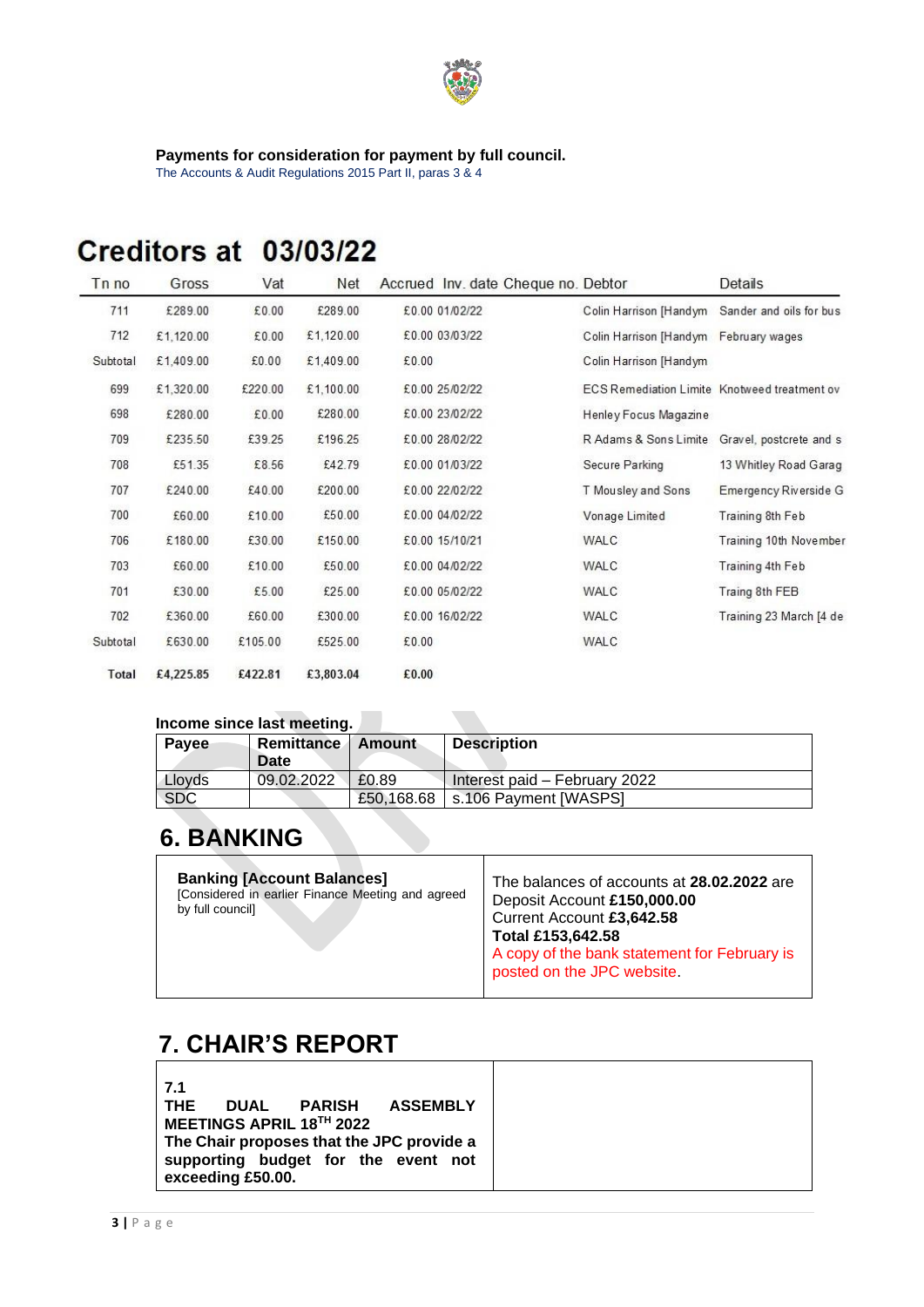

#### **7.2**

**THE MANOR OF HENLEY IN ARDEN & THE JPC CIVIC SUNDAY SERVICE, ST JOHN'S CHURCH – 15TH MAY 2022 The Chair proposes that the JPC provide a supporting budget for the event not** 

#### **7.3**

#### **JUBILEE**

**exceeding £100.00.**

**Chair will update all on progress with planning for HRH Queen Elizabeth's' Jubilee, particularly suggestion for the JPC support and involvement in the event.**

**7.4 COMMENTS FOR NEXT MEETING**

# **8. CLERK'S REPORT**

#### **8.1**

**SPORTS FACILITY UPDATE**

**The Clerk will update all on the recent poll on the matter of the s.106 payment [see income table in this agenda]** 

#### **8.2**

### **EMPLOYMENT**

**The Clerk will update all on the completion of the Clerk's Contract of Employment [see supporting documents] and request that the contract is signed by himself and the Chair of the JPC in accordance with the Employment Rights Act 1996 [Amended 6th April 2020]**

#### **8.3**

**YELLOW LINES ON BROOK END DRIVE The Clerk will refer to the latest response form the WCC on this matter.**

#### **8.4**

**CROFT CAR PARK Clerk will update all on the matter of the Croft car park plans.**

## **8.5**

**RFO REPORT ON FINANCE Clerk will advise all on where monthly updates can be found on the JPC website.**

**8.6 COMMENTS FOR NEXT MEETING**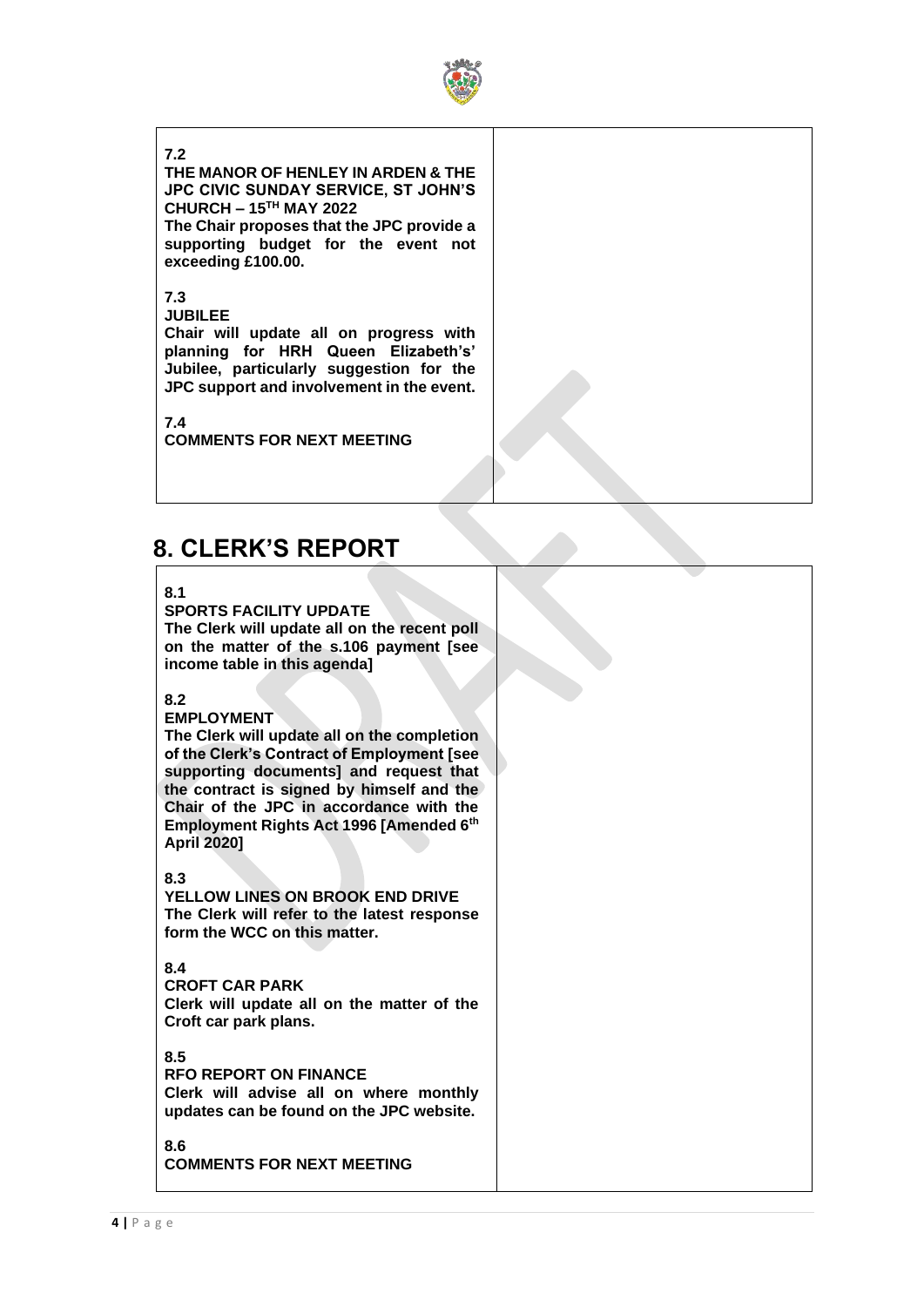

# **9. EXPENDITURE**

#### **To consider, and if appropriate approve payment for the following capital/service items of expenditure.**

[Considered in earlier Finance Meeting and agreed by full council] The Accounts & Audit Regulations 2015 Part II, paras 3 & 4

#### **9.1**

#### **THE MATTER OF A MINI-GRANT REQUEST BY HENLEY COURT LEET**

**Mr. Laurence Marshall requests funding of £500.00 by way of supporting the cost of various entertainment events planned for the Queen Elizabeth's Jubilee, for consideration by members. The application can be found on supporting documents on the JPC website.**

#### **9.2**

#### **INCREASE IN JPC STORAGE FACILITY**

**Members are asked to consider an increasing in the rental fees for their storage facility namely 13 Whitley Road, from the present charge of £51.35 to a new rate of £52.37 per calendar month.**

#### **9.3**

#### **EMERGENCY TREE WORK RIVERSIDE GARDENS**

**Members are asked to consider the matter of emergency tree work conducted so effectively by T Mousley & Sons, on the 22nd of February last. The work was executed using the powers available to the Parish Clerk, and the invoice for the work is placed in the creditors list on the agenda. The Clerk will also highlight the need for a policy decision on the matter of emergency tree care as the incident of such events are growing each season. A copy of the invoice, number M12306, £200.00 plus VAT is posted in supporting documents on the website and listed for payment in this agenda.**

### **9.4**

#### **SHAKESPEARE'S ENGLAND**

**Cllr Wendy Andrews will ask members to consider a payment of no more than £250.00 which will provide membership in this organisation who are thought to be vital in Henley's initiative to get higher footfall in the town. Members will vote and if appropriate the Clerk will be requested to organise the payment immediately.**

**9.5**

#### **RUBBER CHIPPINGS FOR TODDLERS PLAY AREA - RIVERLANDS**

**The Clerk seeks to ask members to consider the use of rubber chippings [shredded tyres] to overlay bark chippings which cost £700.00 only 12 months ago, and have virtually collapsed, offering little or no protection. Estimated cost based on 20 x 40 mtrs play area is £2,000.00.**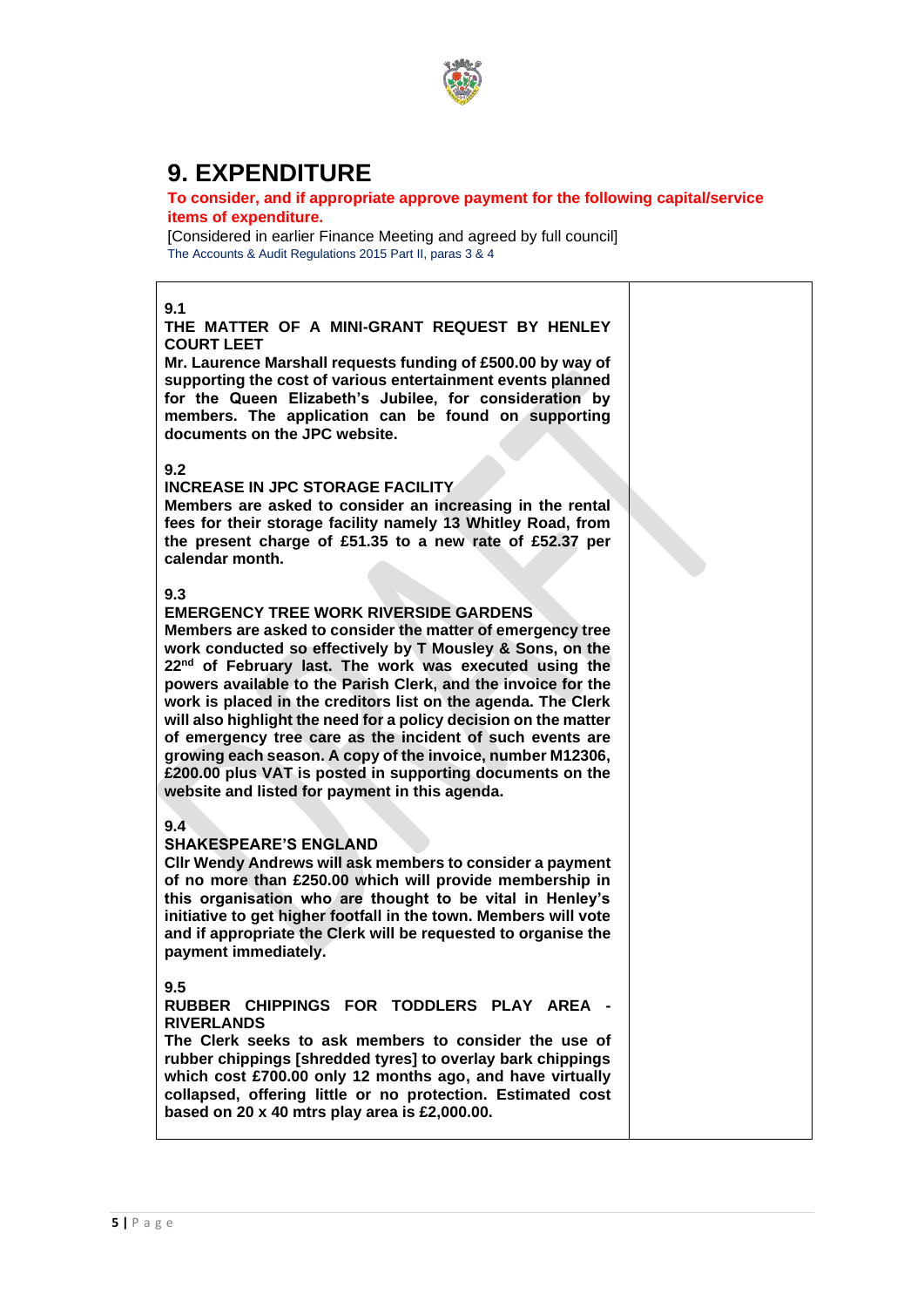

## **10. COUNCILLORS MATTERS**

Members of the council address the meeting [5 MINUTES MAX]

**10.1 UPDATE ON GREEN SPACES IN HENLEY Cllrs Bainbridge and Andrews.**

**10.2 COMMENTS FOR NEXT MEETING**

## **11. PLANNING**

Chair and members of the JPC Planning Committee consider the following applications and if appropriate instruct the Clerk to use his delegated powers to post a response on the Stratford District Council planning portal.

JPC members not engaged with planning may leave the meeting at this point Planning Act 2008, The Town and Country Planning (General Permitted Development etc.) (England) (Amendment) Order 2021

### **FEBRUARY APPLICATIONS**

### **E-Planning System**

#### Disclaimer:

Details about previous planning applications are currently provided from 1974 onwards. This service is not a substitute for a local land charges or NLIS search. The online planning history is incomplete and should not be relied upon e.g. in connection with a property transaction. In addition, the Council reserves the right to remove or not display certain information (e.g. contact details, signatures, financial and sensitive information) for confidentiality and other reasons. Use of the system is at the user's own risk.

> **Property Search Application Search Map Search** Consultee Help

#### **Search Results**

#### Search Again

4 applications found. Click the planning reference to display application details in full.

| Reference     | Date Valid w | <b>Status</b>            | <b>Address</b>                                                | Proposal                                                                                                                                                                                                                                                                                           |
|---------------|--------------|--------------------------|---------------------------------------------------------------|----------------------------------------------------------------------------------------------------------------------------------------------------------------------------------------------------------------------------------------------------------------------------------------------------|
| 22/00559/TREE | 18/02/2022   | Pending<br>Consideration | Riverlands Prince Harry Road<br>Henley-in-Arden               | -T1 Sorbus - Reduce crown spread (southern canopy) by up to<br>3metres, to a height of 6-7metres. - T2 bird cherry x2no. - Multi-<br>stemmed tree Section fell.                                                                                                                                    |
| 22/00469/TREE | 16/02/2022   | Pending<br>Consideration | The Three Tuns 103 High Street<br>Henley-in-Arden B95 5AT     | -T1 ash tree - trim limbs overhanging adjacent property.                                                                                                                                                                                                                                           |
| 22/00439/TREE | 16/02/2022   | Pending<br>Consideration | The Butchers Social 97 High Street<br>Henley-in-Arden B95 5AT | -T1 Leyland cypress - Fell. -T2 Leyland cypress - Fell. -T3 goat<br>willow - pollarded by 8metres, to remove deadwood. -T4 goat<br>willow - pollarded by 8metres, to remove deadwood. - T5 yew - to<br>be crown reduced by 1metre all round. - T6 goat willow - Fell. - T7<br>self-set ash - Fell. |
| 22/00372/LBC  | 08/02/2022   | Pending<br>Consideration | 170 High Street Henley-in-Arden<br><b>B95 5BN</b>             | Formation of wc. compartment in cupboard below staircase in<br>existing terraced house.                                                                                                                                                                                                            |